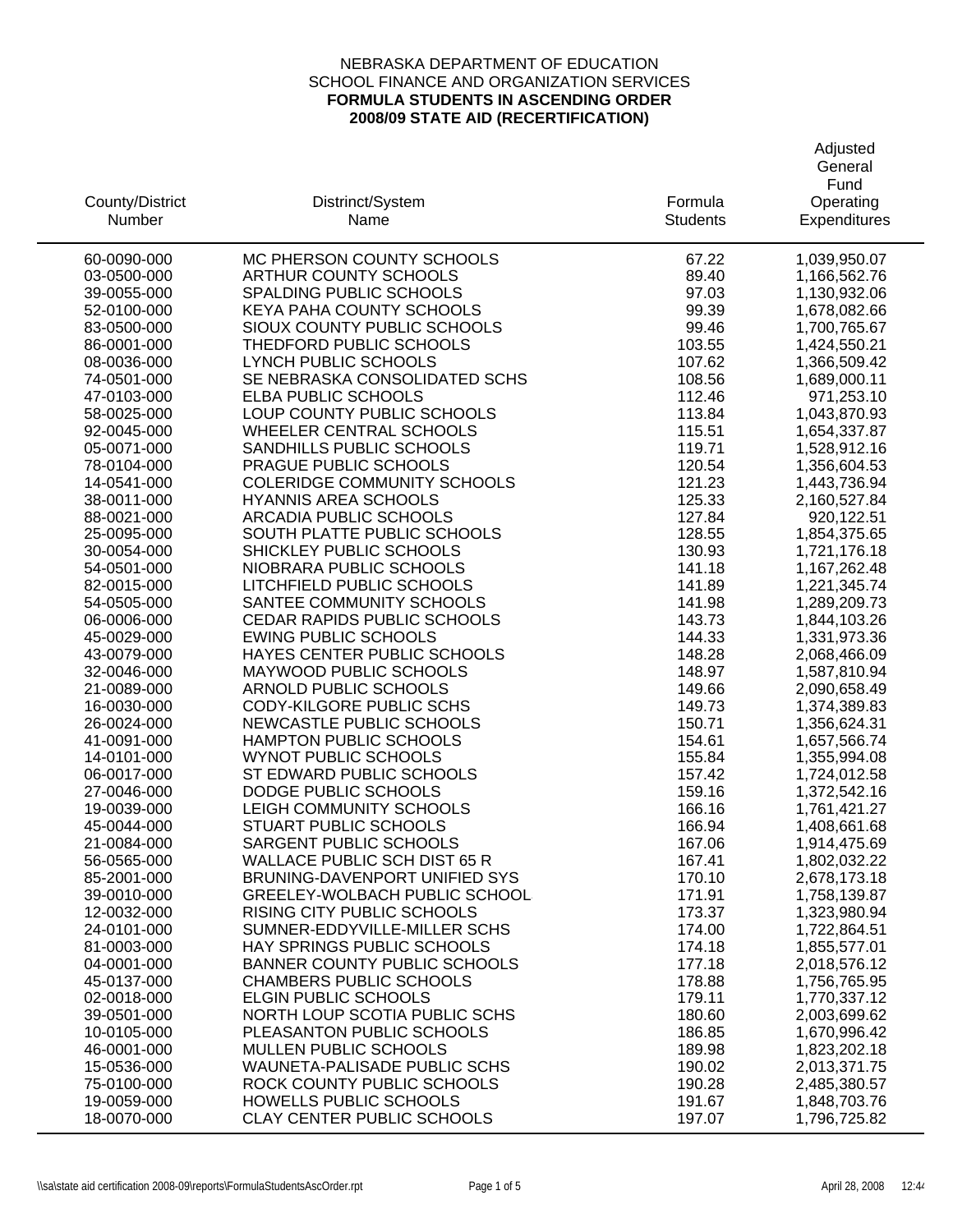| Fund<br>Formula<br>Operating<br>County/District<br>Distrinct/System<br>Number<br>Expenditures<br>Name<br><b>Students</b><br>MERIDIAN PUBLIC SCHOOLS<br>197.40<br>48-0303-000<br>1,676,696.11<br><b>GILTNER PUBLIC SCHOOLS</b><br>198.66<br>1,618,281.62<br>41-0002-000<br>LEWISTON CONSOLIDATED SCHOOLS<br>1,821,418.82<br>67-0069-000<br>199.40<br>STAPLETON PUBLIC SCHOOLS<br>57-0501-000<br>200.95<br>1,692,331.64<br>17-0009-000<br>POTTER-DIX PUBLIC SCHOOLS<br>201.43<br>2,050,017.70<br><b>BRADY PUBLIC SCHOOLS</b><br>201.96<br>56-0006-000<br>1,328,665.46<br>204.04<br>21-0044-000<br>ANSLEY PUBLIC SCHOOLS<br>1,488,518.14<br>PAXTON CONSOLIDATED SCHOOLS<br>1,856,797.62<br>51-0006-000<br>204.93<br><b>MEAD PUBLIC SCHOOLS</b><br>2,254,729.23<br>78-0072-000<br>205.53<br>SILVER LAKE PUBLIC SCHOOLS<br>01-0123-000<br>206.65<br>2,563,028.43<br>79-0002-000<br>MINATARE PUBLIC SCHOOLS<br>210.74<br>1,701,678.71<br><b>CLARKSON PUBLIC SCHOOLS</b><br>19-0058-000<br>210.75<br>2,231,539.26<br><b>WAUSA PUBLIC SCHOOLS</b><br>211.87<br>54-0576-000<br>1,371,860.86<br>HITCHCOCK CO UNIFIED SCH SYSTM<br>215.38<br>44-2001-000<br>2,406,946.71<br>LOOMIS PUBLIC SCHOOLS<br>222.15<br>2,053,224.65<br>69-0055-000<br>MEDICINE VALLEY PUBLIC SCHOOLS<br>224.21<br>2,211,175.49<br>32-0125-000<br>49-0033-000<br>STERLING PUBLIC SCHOOLS<br>225.34<br>1,810,611.77<br>227.06<br>21-0015-000<br>ANSELMO-MERNA PUBLIC SCHOOLS<br>2,106,802.68<br>227.68<br>2,236,891.11<br>91-0002-000<br>RED CLOUD COMMUNITY SCHOOLS<br>71-0067-000<br>HUMPHREY PUBLIC SCHOOLS<br>228.86<br>1,984,708.59<br>EUSTIS-FARNAM PUBLIC SCHOOLS<br>229.00<br>32-0095-000<br>2,238,658.71<br>21-0180-000<br>CALLAWAY PUBLIC SCHOOLS<br>230.07<br>1,862,753.10<br>PALMER PUBLIC SCHOOLS<br>61-0049-000<br>231.56<br>1,508,150.11<br>NEWMAN GROVE PUBLIC SCHOOLS<br>231.66<br>59-0013-000<br>2,089,526.14<br>ALLEN CONSOLIDATED SCHOOLS<br>26-0070-000<br>234.71<br>1,583,162.60<br>CEDAR BLUFFS PUBLIC SCHOOLS<br>237.57<br>78-0107-000<br>2,561,971.86<br>BLOOMFIELD COMMUNITY SCHOOLS<br>2,097,041.71<br>54-0586-000<br>240.26<br>WEST BOYD SCHOOL DISTRICT<br>2,497,637.96<br>08-0050-000<br>242.00<br>DESHLER PUBLIC SCHOOLS<br>243.10<br>85-0060-000<br>2,356,341.23<br><b>CRAWFORD PUBLIC SCHOOLS</b><br>2,291,900.41<br>23-0071-000<br>243.52<br>WILCOX-HILDRETH PUBLIC SCHOOLS<br>244.58<br>50-0001-000<br>2,627,083.38<br>DORCHESTER PUBLIC SCHOOLS<br>76-0044-000<br>245.16<br>1,831,257.21<br>93-0083-000<br>MC COOL JUNCTION PUBLIC SCHS<br>250.06<br>1,695,538.67<br>70-0542-000<br>OSMOND PUBLIC SCHOOLS<br>251.26<br>1,979,032.92<br>59-0080-000<br>ELKHORN VALLEY SCHOOLS<br>251.52<br>3,081,250.24<br>37-0030-000<br>ELWOOD PUBLIC SCHOOLS<br>253.36<br>2,634,362.30<br>30-0001-000<br>EXETER-MILLIGAN PUBLIC SCHOOLS<br>253.53<br>2,581,960.95<br>69-0054-000<br>BERTRAND PUBLIC SCHOOLS<br>253.84<br>2,322,836.73<br>17-0003-000<br>LEYTON PUBLIC SCHOOLS<br>255.73<br>2,884,181.21<br>DILLER-ODELL PUBLIC SCHOOLS<br>34-0100-000<br>255.92<br>2,428,308.95<br>2,136,033.63<br>90-0595-000<br><b>WINSIDE PUBLIC SCHOOLS</b><br>256.27<br>HARVARD PUBLIC SCHOOLS<br>18-0011-000<br>257.21<br>2,062,204.22<br>01-0003-000<br><b>KENESAW PUBLIC SCHOOLS</b><br>259.96<br>2,044,973.67<br>25-0025-000<br><b>CREEK VALLEY SCHOOLS</b><br>261.46<br>2,793,819.12<br>PAWNEE CITY PUBLIC SCHOOLS<br>262.27<br>2,456,959.16<br>67-0001-000<br>11-0020-000<br>LYONS-DECATUR NORTHEAST SCHS<br>264.93<br>2,497,967.06<br>JOHNSON-BROCK PUBLIC SCHOOLS<br>64-0023-000<br>265.55<br>2,026,447.66<br>35-0001-000<br><b>GARDEN COUNTY SCHOOLS</b><br>266.19<br>3,145,072.38<br>87-0013-000<br><b>WALTHILL PUBLIC SCHOOLS</b><br>266.77<br>2,219,209.11<br>10-0119-000<br>AMHERST PUBLIC SCHOOLS<br>268.78<br>1,977,879.16 |             |                        |        | Adjusted<br>General |
|-----------------------------------------------------------------------------------------------------------------------------------------------------------------------------------------------------------------------------------------------------------------------------------------------------------------------------------------------------------------------------------------------------------------------------------------------------------------------------------------------------------------------------------------------------------------------------------------------------------------------------------------------------------------------------------------------------------------------------------------------------------------------------------------------------------------------------------------------------------------------------------------------------------------------------------------------------------------------------------------------------------------------------------------------------------------------------------------------------------------------------------------------------------------------------------------------------------------------------------------------------------------------------------------------------------------------------------------------------------------------------------------------------------------------------------------------------------------------------------------------------------------------------------------------------------------------------------------------------------------------------------------------------------------------------------------------------------------------------------------------------------------------------------------------------------------------------------------------------------------------------------------------------------------------------------------------------------------------------------------------------------------------------------------------------------------------------------------------------------------------------------------------------------------------------------------------------------------------------------------------------------------------------------------------------------------------------------------------------------------------------------------------------------------------------------------------------------------------------------------------------------------------------------------------------------------------------------------------------------------------------------------------------------------------------------------------------------------------------------------------------------------------------------------------------------------------------------------------------------------------------------------------------------------------------------------------------------------------------------------------------------------------------------------------------------------------------------------------------------------------------------------------------------------------------------------------------------------------------------------------------------------------------------------------------------------------------------------------------------------------------------------------------------------------------------------------------------------------------------------------------------------------------------------------------------------------------------------------------------------------------------------------------------------------------------------------------------------------------------------------------------------------------------------------------------------|-------------|------------------------|--------|---------------------|
|                                                                                                                                                                                                                                                                                                                                                                                                                                                                                                                                                                                                                                                                                                                                                                                                                                                                                                                                                                                                                                                                                                                                                                                                                                                                                                                                                                                                                                                                                                                                                                                                                                                                                                                                                                                                                                                                                                                                                                                                                                                                                                                                                                                                                                                                                                                                                                                                                                                                                                                                                                                                                                                                                                                                                                                                                                                                                                                                                                                                                                                                                                                                                                                                                                                                                                                                                                                                                                                                                                                                                                                                                                                                                                                                                                                                                 |             |                        |        |                     |
|                                                                                                                                                                                                                                                                                                                                                                                                                                                                                                                                                                                                                                                                                                                                                                                                                                                                                                                                                                                                                                                                                                                                                                                                                                                                                                                                                                                                                                                                                                                                                                                                                                                                                                                                                                                                                                                                                                                                                                                                                                                                                                                                                                                                                                                                                                                                                                                                                                                                                                                                                                                                                                                                                                                                                                                                                                                                                                                                                                                                                                                                                                                                                                                                                                                                                                                                                                                                                                                                                                                                                                                                                                                                                                                                                                                                                 |             |                        |        |                     |
|                                                                                                                                                                                                                                                                                                                                                                                                                                                                                                                                                                                                                                                                                                                                                                                                                                                                                                                                                                                                                                                                                                                                                                                                                                                                                                                                                                                                                                                                                                                                                                                                                                                                                                                                                                                                                                                                                                                                                                                                                                                                                                                                                                                                                                                                                                                                                                                                                                                                                                                                                                                                                                                                                                                                                                                                                                                                                                                                                                                                                                                                                                                                                                                                                                                                                                                                                                                                                                                                                                                                                                                                                                                                                                                                                                                                                 |             |                        |        |                     |
|                                                                                                                                                                                                                                                                                                                                                                                                                                                                                                                                                                                                                                                                                                                                                                                                                                                                                                                                                                                                                                                                                                                                                                                                                                                                                                                                                                                                                                                                                                                                                                                                                                                                                                                                                                                                                                                                                                                                                                                                                                                                                                                                                                                                                                                                                                                                                                                                                                                                                                                                                                                                                                                                                                                                                                                                                                                                                                                                                                                                                                                                                                                                                                                                                                                                                                                                                                                                                                                                                                                                                                                                                                                                                                                                                                                                                 |             |                        |        |                     |
|                                                                                                                                                                                                                                                                                                                                                                                                                                                                                                                                                                                                                                                                                                                                                                                                                                                                                                                                                                                                                                                                                                                                                                                                                                                                                                                                                                                                                                                                                                                                                                                                                                                                                                                                                                                                                                                                                                                                                                                                                                                                                                                                                                                                                                                                                                                                                                                                                                                                                                                                                                                                                                                                                                                                                                                                                                                                                                                                                                                                                                                                                                                                                                                                                                                                                                                                                                                                                                                                                                                                                                                                                                                                                                                                                                                                                 |             |                        |        |                     |
|                                                                                                                                                                                                                                                                                                                                                                                                                                                                                                                                                                                                                                                                                                                                                                                                                                                                                                                                                                                                                                                                                                                                                                                                                                                                                                                                                                                                                                                                                                                                                                                                                                                                                                                                                                                                                                                                                                                                                                                                                                                                                                                                                                                                                                                                                                                                                                                                                                                                                                                                                                                                                                                                                                                                                                                                                                                                                                                                                                                                                                                                                                                                                                                                                                                                                                                                                                                                                                                                                                                                                                                                                                                                                                                                                                                                                 |             |                        |        |                     |
|                                                                                                                                                                                                                                                                                                                                                                                                                                                                                                                                                                                                                                                                                                                                                                                                                                                                                                                                                                                                                                                                                                                                                                                                                                                                                                                                                                                                                                                                                                                                                                                                                                                                                                                                                                                                                                                                                                                                                                                                                                                                                                                                                                                                                                                                                                                                                                                                                                                                                                                                                                                                                                                                                                                                                                                                                                                                                                                                                                                                                                                                                                                                                                                                                                                                                                                                                                                                                                                                                                                                                                                                                                                                                                                                                                                                                 |             |                        |        |                     |
|                                                                                                                                                                                                                                                                                                                                                                                                                                                                                                                                                                                                                                                                                                                                                                                                                                                                                                                                                                                                                                                                                                                                                                                                                                                                                                                                                                                                                                                                                                                                                                                                                                                                                                                                                                                                                                                                                                                                                                                                                                                                                                                                                                                                                                                                                                                                                                                                                                                                                                                                                                                                                                                                                                                                                                                                                                                                                                                                                                                                                                                                                                                                                                                                                                                                                                                                                                                                                                                                                                                                                                                                                                                                                                                                                                                                                 |             |                        |        |                     |
|                                                                                                                                                                                                                                                                                                                                                                                                                                                                                                                                                                                                                                                                                                                                                                                                                                                                                                                                                                                                                                                                                                                                                                                                                                                                                                                                                                                                                                                                                                                                                                                                                                                                                                                                                                                                                                                                                                                                                                                                                                                                                                                                                                                                                                                                                                                                                                                                                                                                                                                                                                                                                                                                                                                                                                                                                                                                                                                                                                                                                                                                                                                                                                                                                                                                                                                                                                                                                                                                                                                                                                                                                                                                                                                                                                                                                 |             |                        |        |                     |
|                                                                                                                                                                                                                                                                                                                                                                                                                                                                                                                                                                                                                                                                                                                                                                                                                                                                                                                                                                                                                                                                                                                                                                                                                                                                                                                                                                                                                                                                                                                                                                                                                                                                                                                                                                                                                                                                                                                                                                                                                                                                                                                                                                                                                                                                                                                                                                                                                                                                                                                                                                                                                                                                                                                                                                                                                                                                                                                                                                                                                                                                                                                                                                                                                                                                                                                                                                                                                                                                                                                                                                                                                                                                                                                                                                                                                 |             |                        |        |                     |
|                                                                                                                                                                                                                                                                                                                                                                                                                                                                                                                                                                                                                                                                                                                                                                                                                                                                                                                                                                                                                                                                                                                                                                                                                                                                                                                                                                                                                                                                                                                                                                                                                                                                                                                                                                                                                                                                                                                                                                                                                                                                                                                                                                                                                                                                                                                                                                                                                                                                                                                                                                                                                                                                                                                                                                                                                                                                                                                                                                                                                                                                                                                                                                                                                                                                                                                                                                                                                                                                                                                                                                                                                                                                                                                                                                                                                 |             |                        |        |                     |
|                                                                                                                                                                                                                                                                                                                                                                                                                                                                                                                                                                                                                                                                                                                                                                                                                                                                                                                                                                                                                                                                                                                                                                                                                                                                                                                                                                                                                                                                                                                                                                                                                                                                                                                                                                                                                                                                                                                                                                                                                                                                                                                                                                                                                                                                                                                                                                                                                                                                                                                                                                                                                                                                                                                                                                                                                                                                                                                                                                                                                                                                                                                                                                                                                                                                                                                                                                                                                                                                                                                                                                                                                                                                                                                                                                                                                 |             |                        |        |                     |
|                                                                                                                                                                                                                                                                                                                                                                                                                                                                                                                                                                                                                                                                                                                                                                                                                                                                                                                                                                                                                                                                                                                                                                                                                                                                                                                                                                                                                                                                                                                                                                                                                                                                                                                                                                                                                                                                                                                                                                                                                                                                                                                                                                                                                                                                                                                                                                                                                                                                                                                                                                                                                                                                                                                                                                                                                                                                                                                                                                                                                                                                                                                                                                                                                                                                                                                                                                                                                                                                                                                                                                                                                                                                                                                                                                                                                 |             |                        |        |                     |
|                                                                                                                                                                                                                                                                                                                                                                                                                                                                                                                                                                                                                                                                                                                                                                                                                                                                                                                                                                                                                                                                                                                                                                                                                                                                                                                                                                                                                                                                                                                                                                                                                                                                                                                                                                                                                                                                                                                                                                                                                                                                                                                                                                                                                                                                                                                                                                                                                                                                                                                                                                                                                                                                                                                                                                                                                                                                                                                                                                                                                                                                                                                                                                                                                                                                                                                                                                                                                                                                                                                                                                                                                                                                                                                                                                                                                 |             |                        |        |                     |
|                                                                                                                                                                                                                                                                                                                                                                                                                                                                                                                                                                                                                                                                                                                                                                                                                                                                                                                                                                                                                                                                                                                                                                                                                                                                                                                                                                                                                                                                                                                                                                                                                                                                                                                                                                                                                                                                                                                                                                                                                                                                                                                                                                                                                                                                                                                                                                                                                                                                                                                                                                                                                                                                                                                                                                                                                                                                                                                                                                                                                                                                                                                                                                                                                                                                                                                                                                                                                                                                                                                                                                                                                                                                                                                                                                                                                 |             |                        |        |                     |
|                                                                                                                                                                                                                                                                                                                                                                                                                                                                                                                                                                                                                                                                                                                                                                                                                                                                                                                                                                                                                                                                                                                                                                                                                                                                                                                                                                                                                                                                                                                                                                                                                                                                                                                                                                                                                                                                                                                                                                                                                                                                                                                                                                                                                                                                                                                                                                                                                                                                                                                                                                                                                                                                                                                                                                                                                                                                                                                                                                                                                                                                                                                                                                                                                                                                                                                                                                                                                                                                                                                                                                                                                                                                                                                                                                                                                 |             |                        |        |                     |
|                                                                                                                                                                                                                                                                                                                                                                                                                                                                                                                                                                                                                                                                                                                                                                                                                                                                                                                                                                                                                                                                                                                                                                                                                                                                                                                                                                                                                                                                                                                                                                                                                                                                                                                                                                                                                                                                                                                                                                                                                                                                                                                                                                                                                                                                                                                                                                                                                                                                                                                                                                                                                                                                                                                                                                                                                                                                                                                                                                                                                                                                                                                                                                                                                                                                                                                                                                                                                                                                                                                                                                                                                                                                                                                                                                                                                 |             |                        |        |                     |
|                                                                                                                                                                                                                                                                                                                                                                                                                                                                                                                                                                                                                                                                                                                                                                                                                                                                                                                                                                                                                                                                                                                                                                                                                                                                                                                                                                                                                                                                                                                                                                                                                                                                                                                                                                                                                                                                                                                                                                                                                                                                                                                                                                                                                                                                                                                                                                                                                                                                                                                                                                                                                                                                                                                                                                                                                                                                                                                                                                                                                                                                                                                                                                                                                                                                                                                                                                                                                                                                                                                                                                                                                                                                                                                                                                                                                 |             |                        |        |                     |
|                                                                                                                                                                                                                                                                                                                                                                                                                                                                                                                                                                                                                                                                                                                                                                                                                                                                                                                                                                                                                                                                                                                                                                                                                                                                                                                                                                                                                                                                                                                                                                                                                                                                                                                                                                                                                                                                                                                                                                                                                                                                                                                                                                                                                                                                                                                                                                                                                                                                                                                                                                                                                                                                                                                                                                                                                                                                                                                                                                                                                                                                                                                                                                                                                                                                                                                                                                                                                                                                                                                                                                                                                                                                                                                                                                                                                 |             |                        |        |                     |
|                                                                                                                                                                                                                                                                                                                                                                                                                                                                                                                                                                                                                                                                                                                                                                                                                                                                                                                                                                                                                                                                                                                                                                                                                                                                                                                                                                                                                                                                                                                                                                                                                                                                                                                                                                                                                                                                                                                                                                                                                                                                                                                                                                                                                                                                                                                                                                                                                                                                                                                                                                                                                                                                                                                                                                                                                                                                                                                                                                                                                                                                                                                                                                                                                                                                                                                                                                                                                                                                                                                                                                                                                                                                                                                                                                                                                 |             |                        |        |                     |
|                                                                                                                                                                                                                                                                                                                                                                                                                                                                                                                                                                                                                                                                                                                                                                                                                                                                                                                                                                                                                                                                                                                                                                                                                                                                                                                                                                                                                                                                                                                                                                                                                                                                                                                                                                                                                                                                                                                                                                                                                                                                                                                                                                                                                                                                                                                                                                                                                                                                                                                                                                                                                                                                                                                                                                                                                                                                                                                                                                                                                                                                                                                                                                                                                                                                                                                                                                                                                                                                                                                                                                                                                                                                                                                                                                                                                 |             |                        |        |                     |
|                                                                                                                                                                                                                                                                                                                                                                                                                                                                                                                                                                                                                                                                                                                                                                                                                                                                                                                                                                                                                                                                                                                                                                                                                                                                                                                                                                                                                                                                                                                                                                                                                                                                                                                                                                                                                                                                                                                                                                                                                                                                                                                                                                                                                                                                                                                                                                                                                                                                                                                                                                                                                                                                                                                                                                                                                                                                                                                                                                                                                                                                                                                                                                                                                                                                                                                                                                                                                                                                                                                                                                                                                                                                                                                                                                                                                 |             |                        |        |                     |
|                                                                                                                                                                                                                                                                                                                                                                                                                                                                                                                                                                                                                                                                                                                                                                                                                                                                                                                                                                                                                                                                                                                                                                                                                                                                                                                                                                                                                                                                                                                                                                                                                                                                                                                                                                                                                                                                                                                                                                                                                                                                                                                                                                                                                                                                                                                                                                                                                                                                                                                                                                                                                                                                                                                                                                                                                                                                                                                                                                                                                                                                                                                                                                                                                                                                                                                                                                                                                                                                                                                                                                                                                                                                                                                                                                                                                 |             |                        |        |                     |
|                                                                                                                                                                                                                                                                                                                                                                                                                                                                                                                                                                                                                                                                                                                                                                                                                                                                                                                                                                                                                                                                                                                                                                                                                                                                                                                                                                                                                                                                                                                                                                                                                                                                                                                                                                                                                                                                                                                                                                                                                                                                                                                                                                                                                                                                                                                                                                                                                                                                                                                                                                                                                                                                                                                                                                                                                                                                                                                                                                                                                                                                                                                                                                                                                                                                                                                                                                                                                                                                                                                                                                                                                                                                                                                                                                                                                 |             |                        |        |                     |
|                                                                                                                                                                                                                                                                                                                                                                                                                                                                                                                                                                                                                                                                                                                                                                                                                                                                                                                                                                                                                                                                                                                                                                                                                                                                                                                                                                                                                                                                                                                                                                                                                                                                                                                                                                                                                                                                                                                                                                                                                                                                                                                                                                                                                                                                                                                                                                                                                                                                                                                                                                                                                                                                                                                                                                                                                                                                                                                                                                                                                                                                                                                                                                                                                                                                                                                                                                                                                                                                                                                                                                                                                                                                                                                                                                                                                 |             |                        |        |                     |
|                                                                                                                                                                                                                                                                                                                                                                                                                                                                                                                                                                                                                                                                                                                                                                                                                                                                                                                                                                                                                                                                                                                                                                                                                                                                                                                                                                                                                                                                                                                                                                                                                                                                                                                                                                                                                                                                                                                                                                                                                                                                                                                                                                                                                                                                                                                                                                                                                                                                                                                                                                                                                                                                                                                                                                                                                                                                                                                                                                                                                                                                                                                                                                                                                                                                                                                                                                                                                                                                                                                                                                                                                                                                                                                                                                                                                 |             |                        |        |                     |
|                                                                                                                                                                                                                                                                                                                                                                                                                                                                                                                                                                                                                                                                                                                                                                                                                                                                                                                                                                                                                                                                                                                                                                                                                                                                                                                                                                                                                                                                                                                                                                                                                                                                                                                                                                                                                                                                                                                                                                                                                                                                                                                                                                                                                                                                                                                                                                                                                                                                                                                                                                                                                                                                                                                                                                                                                                                                                                                                                                                                                                                                                                                                                                                                                                                                                                                                                                                                                                                                                                                                                                                                                                                                                                                                                                                                                 |             |                        |        |                     |
|                                                                                                                                                                                                                                                                                                                                                                                                                                                                                                                                                                                                                                                                                                                                                                                                                                                                                                                                                                                                                                                                                                                                                                                                                                                                                                                                                                                                                                                                                                                                                                                                                                                                                                                                                                                                                                                                                                                                                                                                                                                                                                                                                                                                                                                                                                                                                                                                                                                                                                                                                                                                                                                                                                                                                                                                                                                                                                                                                                                                                                                                                                                                                                                                                                                                                                                                                                                                                                                                                                                                                                                                                                                                                                                                                                                                                 |             |                        |        |                     |
|                                                                                                                                                                                                                                                                                                                                                                                                                                                                                                                                                                                                                                                                                                                                                                                                                                                                                                                                                                                                                                                                                                                                                                                                                                                                                                                                                                                                                                                                                                                                                                                                                                                                                                                                                                                                                                                                                                                                                                                                                                                                                                                                                                                                                                                                                                                                                                                                                                                                                                                                                                                                                                                                                                                                                                                                                                                                                                                                                                                                                                                                                                                                                                                                                                                                                                                                                                                                                                                                                                                                                                                                                                                                                                                                                                                                                 |             |                        |        |                     |
|                                                                                                                                                                                                                                                                                                                                                                                                                                                                                                                                                                                                                                                                                                                                                                                                                                                                                                                                                                                                                                                                                                                                                                                                                                                                                                                                                                                                                                                                                                                                                                                                                                                                                                                                                                                                                                                                                                                                                                                                                                                                                                                                                                                                                                                                                                                                                                                                                                                                                                                                                                                                                                                                                                                                                                                                                                                                                                                                                                                                                                                                                                                                                                                                                                                                                                                                                                                                                                                                                                                                                                                                                                                                                                                                                                                                                 |             |                        |        |                     |
|                                                                                                                                                                                                                                                                                                                                                                                                                                                                                                                                                                                                                                                                                                                                                                                                                                                                                                                                                                                                                                                                                                                                                                                                                                                                                                                                                                                                                                                                                                                                                                                                                                                                                                                                                                                                                                                                                                                                                                                                                                                                                                                                                                                                                                                                                                                                                                                                                                                                                                                                                                                                                                                                                                                                                                                                                                                                                                                                                                                                                                                                                                                                                                                                                                                                                                                                                                                                                                                                                                                                                                                                                                                                                                                                                                                                                 |             |                        |        |                     |
|                                                                                                                                                                                                                                                                                                                                                                                                                                                                                                                                                                                                                                                                                                                                                                                                                                                                                                                                                                                                                                                                                                                                                                                                                                                                                                                                                                                                                                                                                                                                                                                                                                                                                                                                                                                                                                                                                                                                                                                                                                                                                                                                                                                                                                                                                                                                                                                                                                                                                                                                                                                                                                                                                                                                                                                                                                                                                                                                                                                                                                                                                                                                                                                                                                                                                                                                                                                                                                                                                                                                                                                                                                                                                                                                                                                                                 |             |                        |        |                     |
|                                                                                                                                                                                                                                                                                                                                                                                                                                                                                                                                                                                                                                                                                                                                                                                                                                                                                                                                                                                                                                                                                                                                                                                                                                                                                                                                                                                                                                                                                                                                                                                                                                                                                                                                                                                                                                                                                                                                                                                                                                                                                                                                                                                                                                                                                                                                                                                                                                                                                                                                                                                                                                                                                                                                                                                                                                                                                                                                                                                                                                                                                                                                                                                                                                                                                                                                                                                                                                                                                                                                                                                                                                                                                                                                                                                                                 |             |                        |        |                     |
|                                                                                                                                                                                                                                                                                                                                                                                                                                                                                                                                                                                                                                                                                                                                                                                                                                                                                                                                                                                                                                                                                                                                                                                                                                                                                                                                                                                                                                                                                                                                                                                                                                                                                                                                                                                                                                                                                                                                                                                                                                                                                                                                                                                                                                                                                                                                                                                                                                                                                                                                                                                                                                                                                                                                                                                                                                                                                                                                                                                                                                                                                                                                                                                                                                                                                                                                                                                                                                                                                                                                                                                                                                                                                                                                                                                                                 |             |                        |        |                     |
|                                                                                                                                                                                                                                                                                                                                                                                                                                                                                                                                                                                                                                                                                                                                                                                                                                                                                                                                                                                                                                                                                                                                                                                                                                                                                                                                                                                                                                                                                                                                                                                                                                                                                                                                                                                                                                                                                                                                                                                                                                                                                                                                                                                                                                                                                                                                                                                                                                                                                                                                                                                                                                                                                                                                                                                                                                                                                                                                                                                                                                                                                                                                                                                                                                                                                                                                                                                                                                                                                                                                                                                                                                                                                                                                                                                                                 |             |                        |        |                     |
|                                                                                                                                                                                                                                                                                                                                                                                                                                                                                                                                                                                                                                                                                                                                                                                                                                                                                                                                                                                                                                                                                                                                                                                                                                                                                                                                                                                                                                                                                                                                                                                                                                                                                                                                                                                                                                                                                                                                                                                                                                                                                                                                                                                                                                                                                                                                                                                                                                                                                                                                                                                                                                                                                                                                                                                                                                                                                                                                                                                                                                                                                                                                                                                                                                                                                                                                                                                                                                                                                                                                                                                                                                                                                                                                                                                                                 |             |                        |        |                     |
|                                                                                                                                                                                                                                                                                                                                                                                                                                                                                                                                                                                                                                                                                                                                                                                                                                                                                                                                                                                                                                                                                                                                                                                                                                                                                                                                                                                                                                                                                                                                                                                                                                                                                                                                                                                                                                                                                                                                                                                                                                                                                                                                                                                                                                                                                                                                                                                                                                                                                                                                                                                                                                                                                                                                                                                                                                                                                                                                                                                                                                                                                                                                                                                                                                                                                                                                                                                                                                                                                                                                                                                                                                                                                                                                                                                                                 |             |                        |        |                     |
|                                                                                                                                                                                                                                                                                                                                                                                                                                                                                                                                                                                                                                                                                                                                                                                                                                                                                                                                                                                                                                                                                                                                                                                                                                                                                                                                                                                                                                                                                                                                                                                                                                                                                                                                                                                                                                                                                                                                                                                                                                                                                                                                                                                                                                                                                                                                                                                                                                                                                                                                                                                                                                                                                                                                                                                                                                                                                                                                                                                                                                                                                                                                                                                                                                                                                                                                                                                                                                                                                                                                                                                                                                                                                                                                                                                                                 |             |                        |        |                     |
|                                                                                                                                                                                                                                                                                                                                                                                                                                                                                                                                                                                                                                                                                                                                                                                                                                                                                                                                                                                                                                                                                                                                                                                                                                                                                                                                                                                                                                                                                                                                                                                                                                                                                                                                                                                                                                                                                                                                                                                                                                                                                                                                                                                                                                                                                                                                                                                                                                                                                                                                                                                                                                                                                                                                                                                                                                                                                                                                                                                                                                                                                                                                                                                                                                                                                                                                                                                                                                                                                                                                                                                                                                                                                                                                                                                                                 |             |                        |        |                     |
|                                                                                                                                                                                                                                                                                                                                                                                                                                                                                                                                                                                                                                                                                                                                                                                                                                                                                                                                                                                                                                                                                                                                                                                                                                                                                                                                                                                                                                                                                                                                                                                                                                                                                                                                                                                                                                                                                                                                                                                                                                                                                                                                                                                                                                                                                                                                                                                                                                                                                                                                                                                                                                                                                                                                                                                                                                                                                                                                                                                                                                                                                                                                                                                                                                                                                                                                                                                                                                                                                                                                                                                                                                                                                                                                                                                                                 |             |                        |        |                     |
|                                                                                                                                                                                                                                                                                                                                                                                                                                                                                                                                                                                                                                                                                                                                                                                                                                                                                                                                                                                                                                                                                                                                                                                                                                                                                                                                                                                                                                                                                                                                                                                                                                                                                                                                                                                                                                                                                                                                                                                                                                                                                                                                                                                                                                                                                                                                                                                                                                                                                                                                                                                                                                                                                                                                                                                                                                                                                                                                                                                                                                                                                                                                                                                                                                                                                                                                                                                                                                                                                                                                                                                                                                                                                                                                                                                                                 |             |                        |        |                     |
|                                                                                                                                                                                                                                                                                                                                                                                                                                                                                                                                                                                                                                                                                                                                                                                                                                                                                                                                                                                                                                                                                                                                                                                                                                                                                                                                                                                                                                                                                                                                                                                                                                                                                                                                                                                                                                                                                                                                                                                                                                                                                                                                                                                                                                                                                                                                                                                                                                                                                                                                                                                                                                                                                                                                                                                                                                                                                                                                                                                                                                                                                                                                                                                                                                                                                                                                                                                                                                                                                                                                                                                                                                                                                                                                                                                                                 |             |                        |        |                     |
|                                                                                                                                                                                                                                                                                                                                                                                                                                                                                                                                                                                                                                                                                                                                                                                                                                                                                                                                                                                                                                                                                                                                                                                                                                                                                                                                                                                                                                                                                                                                                                                                                                                                                                                                                                                                                                                                                                                                                                                                                                                                                                                                                                                                                                                                                                                                                                                                                                                                                                                                                                                                                                                                                                                                                                                                                                                                                                                                                                                                                                                                                                                                                                                                                                                                                                                                                                                                                                                                                                                                                                                                                                                                                                                                                                                                                 |             |                        |        |                     |
|                                                                                                                                                                                                                                                                                                                                                                                                                                                                                                                                                                                                                                                                                                                                                                                                                                                                                                                                                                                                                                                                                                                                                                                                                                                                                                                                                                                                                                                                                                                                                                                                                                                                                                                                                                                                                                                                                                                                                                                                                                                                                                                                                                                                                                                                                                                                                                                                                                                                                                                                                                                                                                                                                                                                                                                                                                                                                                                                                                                                                                                                                                                                                                                                                                                                                                                                                                                                                                                                                                                                                                                                                                                                                                                                                                                                                 |             |                        |        |                     |
|                                                                                                                                                                                                                                                                                                                                                                                                                                                                                                                                                                                                                                                                                                                                                                                                                                                                                                                                                                                                                                                                                                                                                                                                                                                                                                                                                                                                                                                                                                                                                                                                                                                                                                                                                                                                                                                                                                                                                                                                                                                                                                                                                                                                                                                                                                                                                                                                                                                                                                                                                                                                                                                                                                                                                                                                                                                                                                                                                                                                                                                                                                                                                                                                                                                                                                                                                                                                                                                                                                                                                                                                                                                                                                                                                                                                                 |             |                        |        |                     |
|                                                                                                                                                                                                                                                                                                                                                                                                                                                                                                                                                                                                                                                                                                                                                                                                                                                                                                                                                                                                                                                                                                                                                                                                                                                                                                                                                                                                                                                                                                                                                                                                                                                                                                                                                                                                                                                                                                                                                                                                                                                                                                                                                                                                                                                                                                                                                                                                                                                                                                                                                                                                                                                                                                                                                                                                                                                                                                                                                                                                                                                                                                                                                                                                                                                                                                                                                                                                                                                                                                                                                                                                                                                                                                                                                                                                                 |             |                        |        |                     |
|                                                                                                                                                                                                                                                                                                                                                                                                                                                                                                                                                                                                                                                                                                                                                                                                                                                                                                                                                                                                                                                                                                                                                                                                                                                                                                                                                                                                                                                                                                                                                                                                                                                                                                                                                                                                                                                                                                                                                                                                                                                                                                                                                                                                                                                                                                                                                                                                                                                                                                                                                                                                                                                                                                                                                                                                                                                                                                                                                                                                                                                                                                                                                                                                                                                                                                                                                                                                                                                                                                                                                                                                                                                                                                                                                                                                                 |             |                        |        |                     |
|                                                                                                                                                                                                                                                                                                                                                                                                                                                                                                                                                                                                                                                                                                                                                                                                                                                                                                                                                                                                                                                                                                                                                                                                                                                                                                                                                                                                                                                                                                                                                                                                                                                                                                                                                                                                                                                                                                                                                                                                                                                                                                                                                                                                                                                                                                                                                                                                                                                                                                                                                                                                                                                                                                                                                                                                                                                                                                                                                                                                                                                                                                                                                                                                                                                                                                                                                                                                                                                                                                                                                                                                                                                                                                                                                                                                                 |             |                        |        |                     |
|                                                                                                                                                                                                                                                                                                                                                                                                                                                                                                                                                                                                                                                                                                                                                                                                                                                                                                                                                                                                                                                                                                                                                                                                                                                                                                                                                                                                                                                                                                                                                                                                                                                                                                                                                                                                                                                                                                                                                                                                                                                                                                                                                                                                                                                                                                                                                                                                                                                                                                                                                                                                                                                                                                                                                                                                                                                                                                                                                                                                                                                                                                                                                                                                                                                                                                                                                                                                                                                                                                                                                                                                                                                                                                                                                                                                                 |             |                        |        |                     |
|                                                                                                                                                                                                                                                                                                                                                                                                                                                                                                                                                                                                                                                                                                                                                                                                                                                                                                                                                                                                                                                                                                                                                                                                                                                                                                                                                                                                                                                                                                                                                                                                                                                                                                                                                                                                                                                                                                                                                                                                                                                                                                                                                                                                                                                                                                                                                                                                                                                                                                                                                                                                                                                                                                                                                                                                                                                                                                                                                                                                                                                                                                                                                                                                                                                                                                                                                                                                                                                                                                                                                                                                                                                                                                                                                                                                                 |             |                        |        |                     |
|                                                                                                                                                                                                                                                                                                                                                                                                                                                                                                                                                                                                                                                                                                                                                                                                                                                                                                                                                                                                                                                                                                                                                                                                                                                                                                                                                                                                                                                                                                                                                                                                                                                                                                                                                                                                                                                                                                                                                                                                                                                                                                                                                                                                                                                                                                                                                                                                                                                                                                                                                                                                                                                                                                                                                                                                                                                                                                                                                                                                                                                                                                                                                                                                                                                                                                                                                                                                                                                                                                                                                                                                                                                                                                                                                                                                                 |             |                        |        |                     |
|                                                                                                                                                                                                                                                                                                                                                                                                                                                                                                                                                                                                                                                                                                                                                                                                                                                                                                                                                                                                                                                                                                                                                                                                                                                                                                                                                                                                                                                                                                                                                                                                                                                                                                                                                                                                                                                                                                                                                                                                                                                                                                                                                                                                                                                                                                                                                                                                                                                                                                                                                                                                                                                                                                                                                                                                                                                                                                                                                                                                                                                                                                                                                                                                                                                                                                                                                                                                                                                                                                                                                                                                                                                                                                                                                                                                                 | 72-0019-000 | OSCEOLA PUBLIC SCHOOLS | 270.04 | 2,193,179.17        |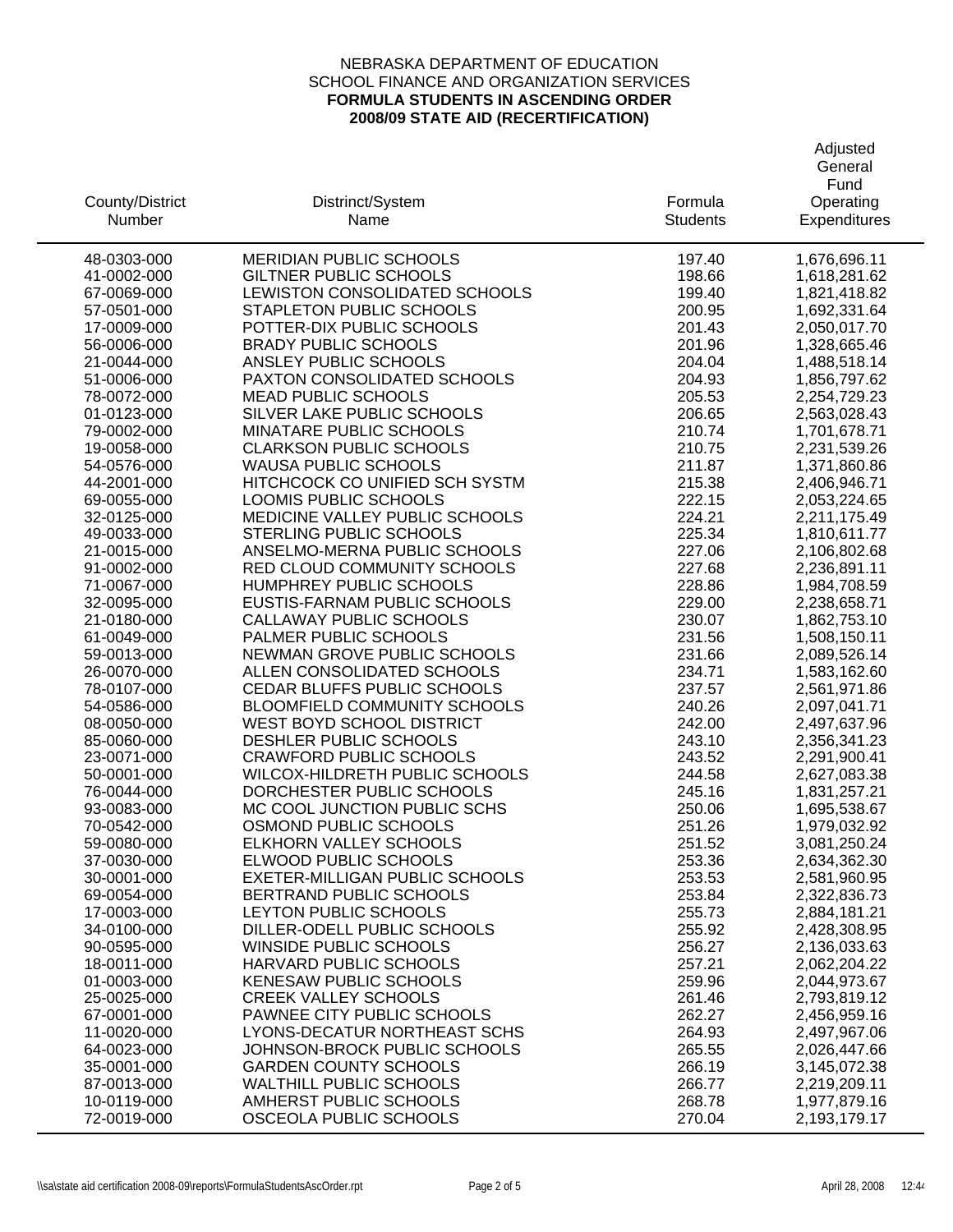|                            |                                                                          |                  | General                      |
|----------------------------|--------------------------------------------------------------------------|------------------|------------------------------|
|                            |                                                                          |                  | Fund                         |
| County/District            | Distrinct/System                                                         | Formula          | Operating                    |
| <b>Number</b>              | Name                                                                     | <b>Students</b>  | Expenditures                 |
| 14-0008-000                | HARTINGTON PUBLIC SCHOOLS                                                | 270.56           | 3,009,518.60                 |
| 56-0007-000                | MAXWELL PUBLIC SCHOOLS                                                   | 284.01           | 2,620,746.14                 |
| 20-0020-000                | BANCROFT-ROSALIE COMM SCHOOLS                                            | 288.22           | 1,820,103.82                 |
| 24-0004-000                | <b>OVERTON PUBLIC SCHOOLS</b>                                            | 288.85           | 2,206,599.86                 |
| 72-0075-000                | HIGH PLAINS COMMUNITY SCHOOLS                                            | 292.61           | 2,866,102.77                 |
| 27-0062-000                | SCRIBNER-SNYDER COMMUNITY SCH                                            | 295.60           | 2,418,066.31                 |
| 76-0068-000                | FRIEND PUBLIC SCHOOLS                                                    | 297.14           | 2,592,409.65                 |
| 72-0032-000                | SHELBY PUBLIC SCHOOLS                                                    | 298.74           | 2,171,183.39                 |
| 87-0001-000                | PENDER PUBLIC SCHOOLS                                                    | 300.50           | 2,568,795.09                 |
| 93-0096-000                | HEARTLAND COMMUNITY SCHOOLS                                              | 301.48           | 3,151,158.92                 |
| 33-0018-000                | ARAPAHOE PUBLIC SCHOOLS                                                  | 302.67           | 2,966,500.10                 |
| 31-0506-000                | <b>FRANKLIN PUBLIC SCHOOLS</b>                                           | 305.35           | 2,791,066.41                 |
| 12-0502-000                | EAST BUTLER PUBLIC SCHOOLS                                               | 309.23           | 2,525,178.66                 |
| 42-0002-000                | ALMA PUBLIC SCHOOLS                                                      | 313.55           | 2,353,829.61                 |
| 26-0561-000                | EMERSON-HUBBARD PUBLIC SCHOOL                                            | 316.15           | 2,546,855.74                 |
| 50-0501-000                | <b>AXTELL COMMUNITY SCHOOLS</b>                                          | 316.27           | 2,283,135.19                 |
| 10-0019-000                | SHELTON PUBLIC SCHOOLS                                                   | 321.56           | 2,661,164.38                 |
| 82-0001-000                | LOUP CITY PUBLIC SCHOOLS                                                 | 323.48           | 2,804,325.75                 |
| 45-0239-000                | WEST HOLT PUBLIC SCHOOLS                                                 | 323.79           | 3,944,108.54                 |
| 14-0045-000                | RANDOLPH PUBLIC SCHOOLS                                                  | 327.43           | 2,811,570.08                 |
| 33-0021-000                | <b>CAMBRIDGE PUBLIC SCHOOLS</b>                                          | 328.46           | 2,752,380.11                 |
| 36-0100-000                | <b>BURWELL PUBLIC SCHOOLS</b>                                            | 333.44           | 2,895,728.23                 |
| 63-0001-000                | <b>FULLERTON PUBLIC SCHOOLS</b>                                          | 334.93           | 2,473,334.75                 |
| 07-0010-000                | HEMINGFORD PUBLIC SCHOOLS                                                | 340.70           | 3,667,716.15                 |
| 10-0009-000                | ELM CREEK PUBLIC SCHOOLS                                                 | 343.97           | 2,516,490.38                 |
| 34-0034-000                | FREEMAN PUBLIC SCHOOLS                                                   | 345.62           | 2,599,997.18                 |
| 02-0009-000                | NELIGH-OAKDALE SCHOOLS                                                   | 352.01           | 2,865,961.62                 |
| 14-0054-000                | LAUREL-CONCORD PUBLIC SCHOOLS                                            | 353.77           | 3,052,003.28                 |
| 74-0070-000                | HUMBOLDT TABLE ROCK STEINAUER                                            | 354.60           | 3,651,768.52                 |
| 73-0179-000                | SOUTHWEST PUBLIC SCHOOLS                                                 | 363.59           | 3,775,005.27                 |
| 72-0015-000                | <b>CROSS COUNTY COMMUNITY SCHOOL</b><br><b>CROFTON COMMUNITY SCHOOLS</b> | 363.83           | 3,093,044.50                 |
| 54-0096-000                | TRI COUNTY PUBLIC SCHOOLS                                                | 376.13<br>379.31 | 3,100,490.80                 |
| 48-0300-000<br>87-0016-000 | UMO N HO N NATION PUBLIC SCHS                                            | 379.53           | 4,009,670.57<br>3,001,695.58 |
| 13-0022-000                | WEEPING WATER PUBLIC SCHOOLS                                             | 381.63           | 2,771,782.08                 |
| 91-0074-000                | BLUE HILL PUBLIC SCHOOLS                                                 | 386.64           | 2,589,808.79                 |
| 85-0070-000                | THAYER CENTRAL COMMUNITY SCHS                                            | 387.46           | 3,656,208.12                 |
| 29-0117-000                | DUNDY CO-STRATON PUBLIC SCHS                                             | 388.16           | 3,482,775.57                 |
| 56-0055-000                | SUTHERLAND PUBLIC SCHOOLS                                                | 390.48           | 3,360,402.76                 |
| 18-0002-000                | <b>SUTTON PUBLIC SCHOOLS</b>                                             | 393.65           | 3,338,948.80                 |
| 22-0031-000                | HOMER COMMUNITY SCHOOLS                                                  | 394.17           | 2,590,267.93                 |
| 54-0013-000                | <b>CREIGHTON PUBLIC SCHOOLS</b>                                          | 400.03           | 2,619,033.09                 |
| 11-0014-000                | OAKLAND CRAIG PUBLIC SCHOOLS                                             | 402.32           | 3,419,238.65                 |
| 70-0005-000                | PLAINVIEW PUBLIC SCHOOLS                                                 | 403.52           | 3,241,927.11                 |
| 68-0020-000                | PERKINS COUNTY SCHOOLS                                                   | 410.92           | 5,018,111.60                 |
| 65-0011-000                | SUPERIOR PUBLIC SCHOOLS                                                  | 420.00           | 3,704,174.42                 |
| 62-0021-000                | <b>BAYARD PUBLIC SCHOOLS</b>                                             | 422.48           | 3,237,984.81                 |
| 90-0560-000                | <b>WAKEFIELD PUBLIC SCHOOLS</b>                                          | 429.89           | 3,018,584.44                 |
| 13-0097-000                | ELMWOOD-MURDOCK PUBLIC SCHOO                                             | 432.92           | 2,961,593.57                 |
| 34-0001-000                | SOUTHERN SCHOOL DIST 1                                                   | 434.00           | 3,597,825.45                 |
| 66-0501-000                | PALMYRA DISTRICT OR 1                                                    | 434.80           | 3,478,124.86                 |
|                            |                                                                          |                  |                              |

**Adjusted**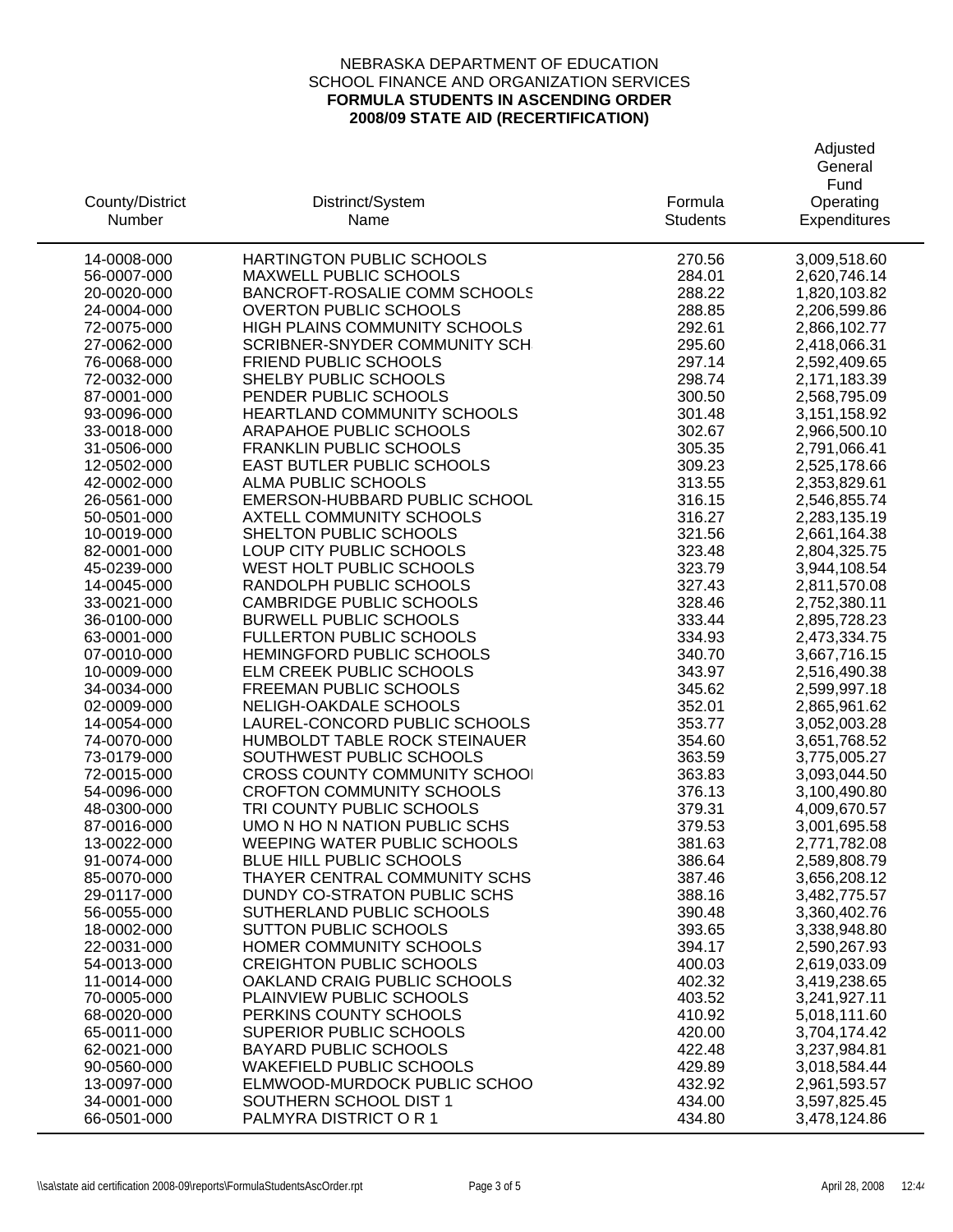|                            |                                                              |                  | General                      |
|----------------------------|--------------------------------------------------------------|------------------|------------------------------|
|                            |                                                              |                  | Fund                         |
| County/District            | Distrinct/System                                             | Formula          | Operating                    |
| Number                     | Name                                                         | <b>Students</b>  | Expenditures                 |
| 84-0003-000                | STANTON COMMUNITY SCHOOLS                                    | 435.37           | 3,222,939.45                 |
| 26-0001-000                | PONCA PUBLIC SCHOOLS                                         | 440.55           | 3,020,847.86                 |
| 59-0005-000                | BATTLE CREEK PUBLIC SCHOOLS                                  | 449.50           | 3,646,083.88                 |
| 10-0069-000                | RAVENNA PUBLIC SCHOOLS                                       | 452.39           | 3,599,211.07                 |
| 27-0595-000                | NORTH BEND CENTRAL PUBLIC SCHS                               | 461.88           | 3,966,105.84                 |
| 87-0017-000                | <b>WINNEBAGO PUBLIC SCHOOLS</b>                              | 462.16           | 3,617,463.91                 |
| 79-0011-000                | MORRILL PUBLIC SCHOOLS                                       | 462.67           | 3,328,069.62                 |
| 55-0148-000                | MALCOLM PUBLIC SCHOOLS                                       | 476.83           | 3,616,539.89                 |
| 20-0030-000                | WISNER-PILGER PUBLIC SCHOOLS                                 | 485.44           | 3,841,618.94                 |
| 33-0540-000                | SOUTHERN VALLEY SCHOOLS                                      | 488.03           | 4,749,650.48                 |
| 49-0050-000                | JOHNSON CO CENTRAL PUBLIC SCHS                               | 491.00           | 4,567,643.79                 |
| 78-0009-000                | YUTAN PUBLIC SCHOOLS                                         | 491.94           | 3,526,761.84                 |
| 02-2001-000                | <b>NEBRASKA UNIFIED DISTRICT 1</b>                           | 492.52           | 4,340,639.69                 |
| 09-0010-000                | AINSWORTH COMMUNITY SCHOOLS                                  | 495.52           | 5,117,088.65                 |
| 80-0567-000                | CENTENNIAL PUBLIC SCHOOLS                                    | 498.04           | 4,606,841.96                 |
| 13-0032-000                | LOUISVILLE PUBLIC SCHOOLS                                    | 498.87           | 3,674,977.21                 |
| 88-0005-000                | ORD PUBLIC SCHOOLS                                           | 500.99           | 4,625,589.74                 |
| 63-0030-000                | TWIN RIVER PUBLIC SCHOOLS                                    | 503.45           | 3,871,429.09                 |
| 56-0037-000                | <b>HERSHEY PUBLIC SCHOOLS</b>                                | 509.29           | 4,657,677.08                 |
| 15-0010-000                | <b>CHASE COUNTY SCHOOLS</b>                                  | 526.33           | 4,615,040.76                 |
| 76-0082-000                | WILBER-CLATONIA PUBLIC SCHOOLS                               | 530.21           | 4,054,975.98                 |
| 40-0126-000                | DONIPHAN-TRUMBULL PUBLIC SCHS                                | 530.80           | 4,036,176.89                 |
| 40-0083-000                | WOOD RIVER RURAL SCHOOLS<br><b>BRIDGEPORT PUBLIC SCHOOLS</b> | 536.79<br>537.06 | 3,752,755.62                 |
| 62-0063-000<br>47-0100-000 | CENTURA PUBLIC SCHOOLS                                       | 537.64           | 4,457,503.26<br>4,035,954.90 |
| 10-0002-000                | <b>GIBBON PUBLIC SCHOOLS</b>                                 | 546.03           | 3,754,479.14                 |
| 53-0001-000                | KIMBALL PUBLIC SCHOOLS                                       | 547.57           | 5,392,164.64                 |
| 59-0001-000                | <b>MADISON PUBLIC SCHOOLS</b>                                | 558.10           | 4,112,818.32                 |
| 89-0003-000                | FORT CALHOUN COMMUNITY SCHS                                  | 568.73           | 4,305,511.64                 |
| 27-0594-000                | LOGAN VIEW PUBLIC SCHOOLS                                    | 572.93           | 4,622,931.77                 |
| 06-0001-000                | <b>BOONE CENTRAL SCHOOLS</b>                                 | 574.69           | 4,899,279.43                 |
| 30-0025-000                | FILLMORE CENTRAL PUBLIC SCHS                                 | 589.66           | 4,373,623.37                 |
| 65-2005-000                | SO CENTRAL NE UNIFIED SYSTEM 5                               | 591.00           | 5,223,203.44                 |
| 13-0056-000                | CONESTOGA PUBLIC SCHOOLS                                     | 593.56           | 3,667,844.53                 |
| 11-0001-000                | <b>TEKAMAH-HERMAN COMMUNITY SCH!</b>                         | 595.42           | 4,081,403.97                 |
| 89-0024-000                | <b>ARLINGTON PUBLIC SCHOOLS</b>                              | 603.27           | 4,393,553.23                 |
| 79-0031-000                | MITCHELL PUBLIC SCHOOLS                                      | 612.09           | 4,099,694.81                 |
| 47-0001-000                | ST PAUL PUBLIC SCHOOLS                                       | 628.42           | 4,075,899.55                 |
| 28-0015-000                | DOUGLAS CO WEST COMMUNITY SCH                                | 650.32           | 5,371,423.52                 |
| 55-0161-000                | RAYMOND CENTRAL PUBLIC SCHOOL:                               | 653.65           | 5,324,220.58                 |
| 70-0002-000                | PIERCE PUBLIC SCHOOLS                                        | 661.70           | 5,342,766.71                 |
| 12-0056-000                | DAVID CITY PUBLIC SCHOOLS                                    | 666.56           | 4,943,015.87                 |
| 16-0006-000                | <b>VALENTINE COMMUNITY SCHOOLS</b>                           | 675.88           | 6,845,672.23                 |
| 20-0001-000                | WEST POINT PUBLIC SCHOOLS                                    | 678.26           | 5,201,631.09                 |
| 81-0010-000                | <b>GORDON-RUSHVILLE PUBLIC SCHS</b>                          | 726.34           | 7,573,089.53                 |
| 80-0005-000                | MILFORD PUBLIC SCHOOLS                                       | 735.37           | 5,029,276.40                 |
| 66-0027-000                | SYRACUSE-DUNBAR-AVOCA SCHOOL!                                | 745.68           | 5,090,510.26                 |
| 45-0007-000                | O'NEILL PUBLIC SCHOOLS                                       | 747.47           | 7,045,893.71                 |
| 61-0004-000                | CENTRAL CITY PUBLIC SCHOOLS                                  | 762.48           | 5,346,095.67                 |
| 21-0025-000                | <b>BROKEN BOW PUBLIC SCHOOLS</b>                             | 771.93           | 5,442,345.18                 |
| 50-0503-000                | <b>MINDEN PUBLIC SCHOOLS</b>                                 | 786.13           | 6,023,541.09                 |

Adjusted